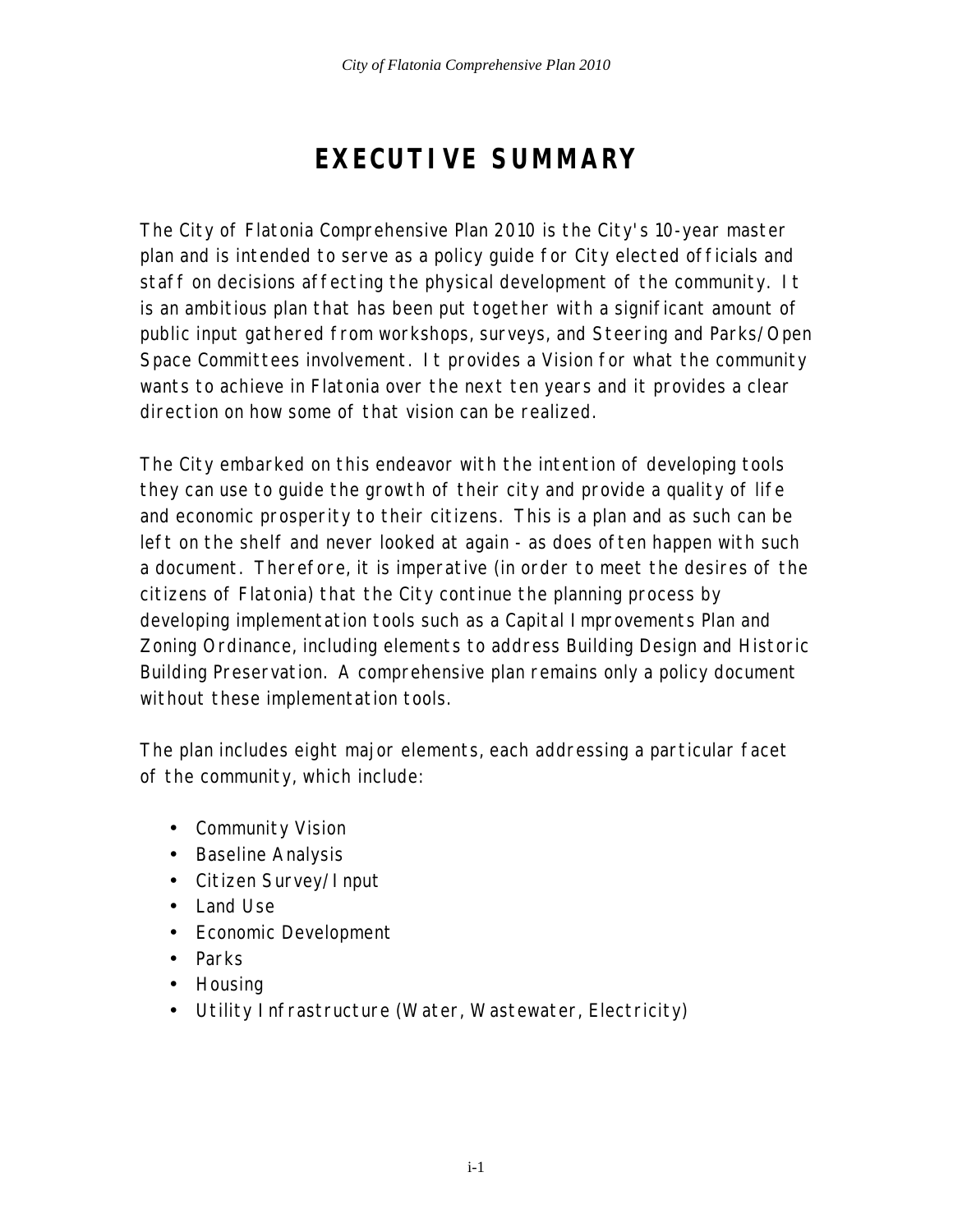**Chapter 1** Identifies the **Vision** for Flatonia that was developed by Community participants at a Visioning Workshop. The primary purpose of the Visioning Workshop was to allow the community to provide the initial direction for the comprehensive plan. The Vision reads:

"In 2010, Flatonia will be a community that retains its old fashion charm through managed growth and development while providing quality education and economic opportunity".

Also in Chapter 1, the **Goals and Objectives** are presented which were developed to achieve the Vision. The primary goals for the community are:

- 1. Promote business opportunities and economic growth,
- 2. Preserve architectural integrity of the community and develop a beautification program for all of Flatonia,
- 3. Ensure quality infrastructure,
- 4. Provide educational opportunities that meet the needs of the entire community, and
- 5. Increase affordable housing within Flatonia's City Limits and Extra Territorial Jurisdiction (ETJ).

These Goals, and corresponding Objectives found also in Chapter 1, are interspersed throughout the comprehensive plan, and form the focus for other plan components (eg. Economic Development or Housing). These Goals should be reviewed by the City throughout the next ten years as a reminder of the priorities of the community. The Comprehensive Plan is built around the Goals and Objectives that were developed at the initial Visioning Workshop, and although not all Objectives have been addressed in this Comprehensive Plan, the City intends to address all issues and concerns of the citizens.

The **Baseline Analysis** in **Chapter 2** presents past, present and future data and information on demographics, economics, and land use. Flatonia has experienced a steady population growth over the past 10-20 years and the current population (1,455) is expected to increase by approximately 200 people over the next 10 years. Demographic changes expected to occur throughout Texas over the next 20 years will present challenges to city leaders as they prioritize their community and economic development initiatives.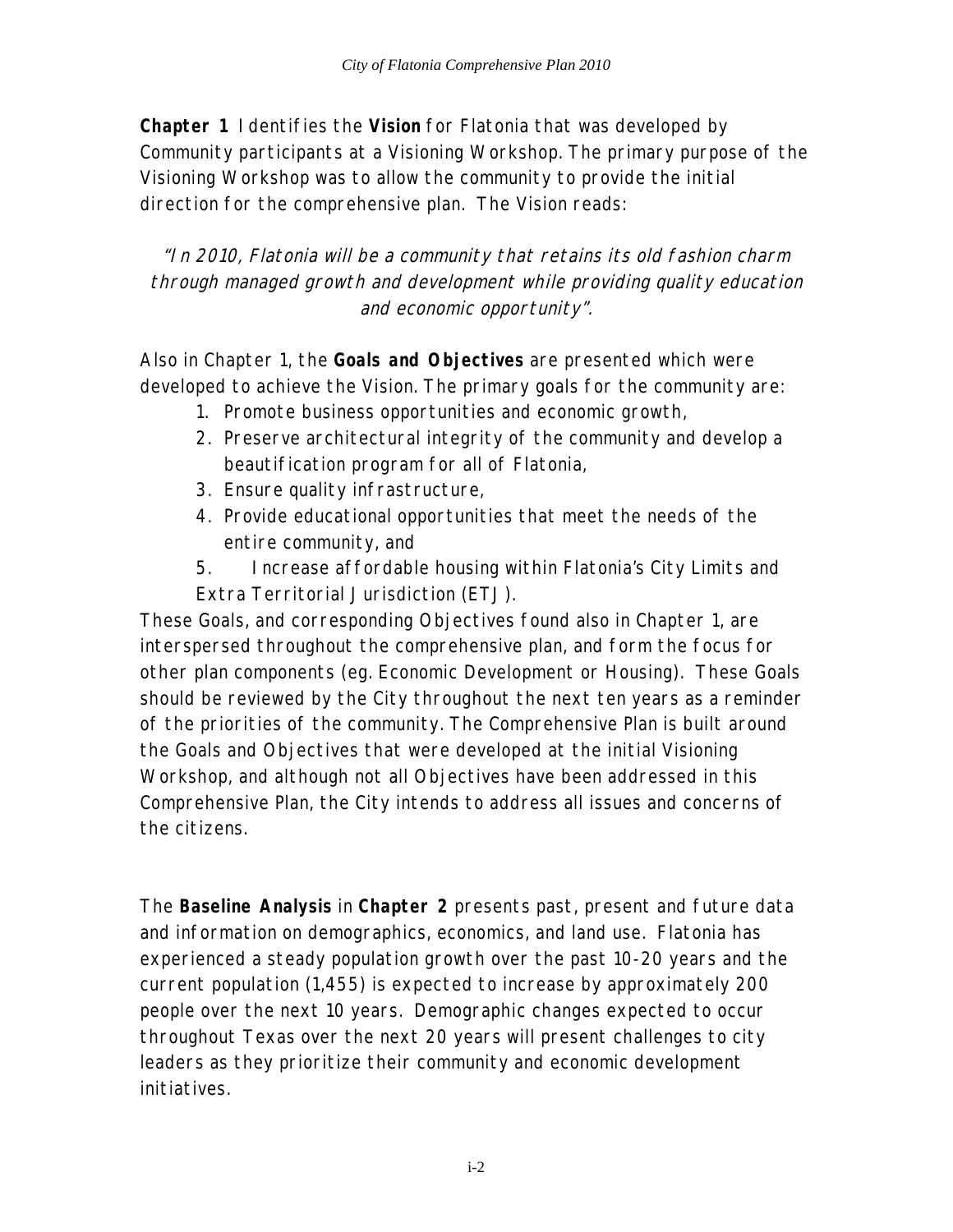The current land use in Flatonia is also discussed in this Chapter. Flatonia currently has approximately 1,066 acres within the City Limits and 1,338 acres within the ETJ. Approximately 72 percent of the land within the City Limits is developed. Of this developed land, 50 percent is residential, 20percent is Agricultural. In addition, 10 percent of all land within the City Limits is vacant. There is a tremendous opportunity for the City to utilize vacant and agricultural lands to their best potential based on citizen interests. Chapter 4 discusses the Future Land Use Plan.

**Chapter 3** presents the findings of the **Citizen Survey** and discusses interesting and relevant correlations. This portion of the comprehensive plan is perhaps one of the most important aspects of the plan since citizen input provides the basis for most decision-making that has been undertaken on this plan during the planning process. Of the Surveys sent to City utility customers (over 1000), 450 were returned completed. In addition, Flatonia high school sophomores, juniors, and seniors were asked to complete a survey, similar to the general citizen survey, but that was designed with the high school student perspective in mind. The most important issue raised by the survey was the perceived need for additional businesses and jobs. Protecting property values, providing affordable housing, preserving the small town character, and expanding school facilities all ranked as equally important issues facing Flatonia in the upcoming years. Respondents felt the City Council should act to encourage new businesses, develop zoning, enhance local parks, and increase the availability of new housing and affordable housing.

High School students feel that the most important challenge facing Flatonia is the need for more recreational opportunities. They chose this because they feel that kids are more likely to get into trouble without "things to do."

**Chapter 4** addresses the **Future Land Use Plan,** which is one of the most important aspects of a Comprehensive Plan. The Land Use Plan is developed in relation to current and future constraints, needs and opportunities. Although a Land Use Plan does not constitute zoning, the Land Use Plan forms the basis for a future Zoning Map.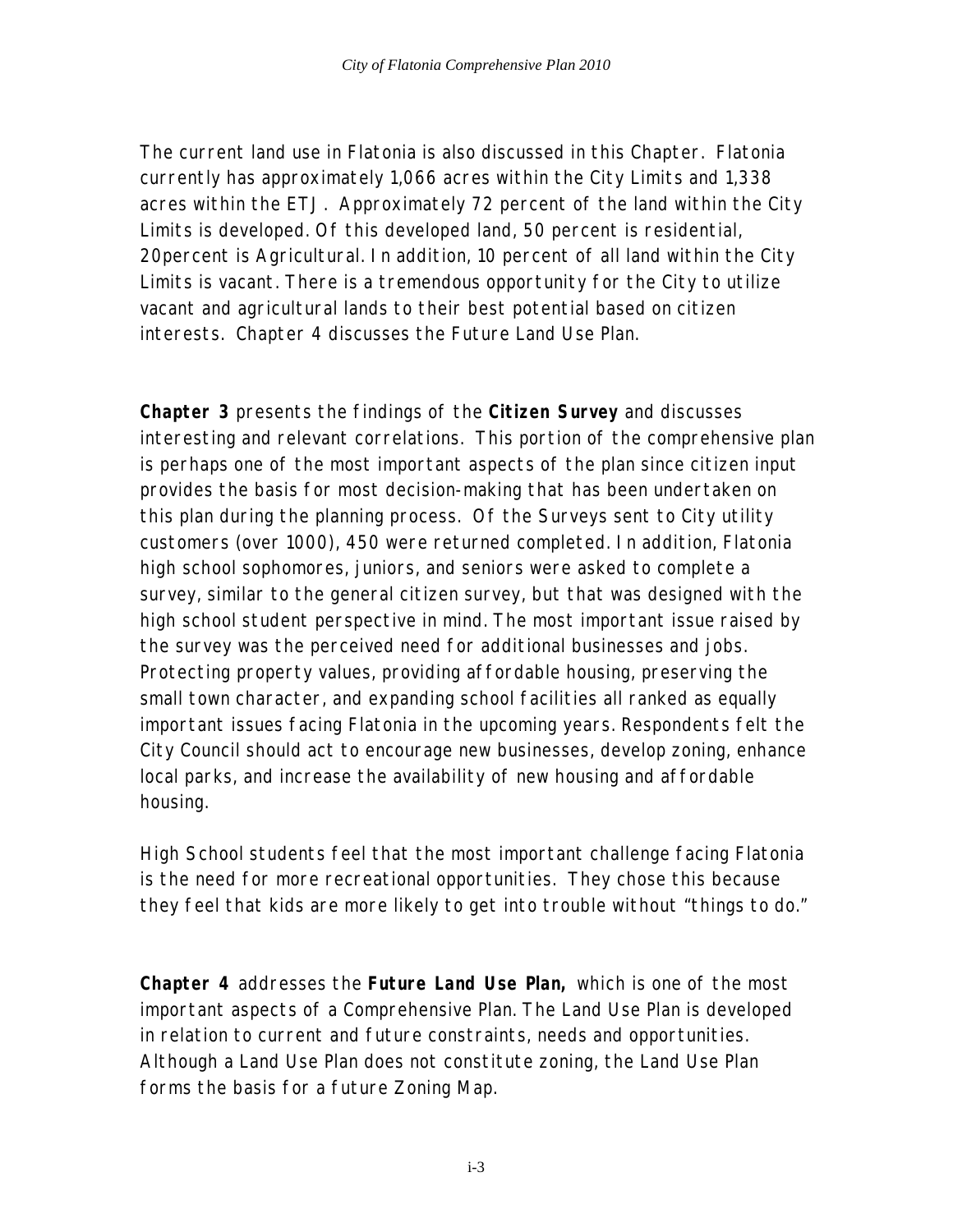The City of Flatonia Future Land Use Plan was developed by the City Council, Comprehensive Plan Steering Committee and the Parks Committee who gathered at a planning session and were presented information about the current land use patterns in Flatonia, the primary goals and interests of the citizens, as well as other pertinent information such as population projections, and land use constraints (e.g., floodplains). The workshop participants developed a Future Land Use Plan based on all of this information which has been reviewed by the Parks and Steering Committees as well as the City Council.

The major changes in the envisioned future land use from the current land use include: a historic district designation for historic buildings; more dedicated parks and open space; more commercial, industrial, retail and office space; less agricultural land; and higher density residential growth. However, the most salient designation was the participants need for distinct areas of use protecting, for example, areas used for residential from areas used for industrial purposes.

The **Economic Development** Plan presented in **Chapter 5** identifies business and community needs/issues as they pertain to job growth and the economy of Flatonia. This section also provides strategies that will help the City and community leaders in addressing these needs and issues while achieving the Vision for the community. Interviews were conducted with eight of the largest businesses in Flatonia and a focus group was held with twenty-five small to medium-sized business owners participating. Although the small and large business owners have different issues as they pertain to operation, they share the same concerns for improved job opportunities and quality of life for their themselves and employees. Two of the primary issues addressed by the existing businesses are 1) the need for more affordable housing and 2) that focusing on improving quality of life will result in greatest impact for economic prosperity. Based on the existing business input as well as citizen input from the Visioning Workshop and Citizen Survey, the economic development focus for the City and the Chamber of Commerce will be on:

• Helping Existing Business Expand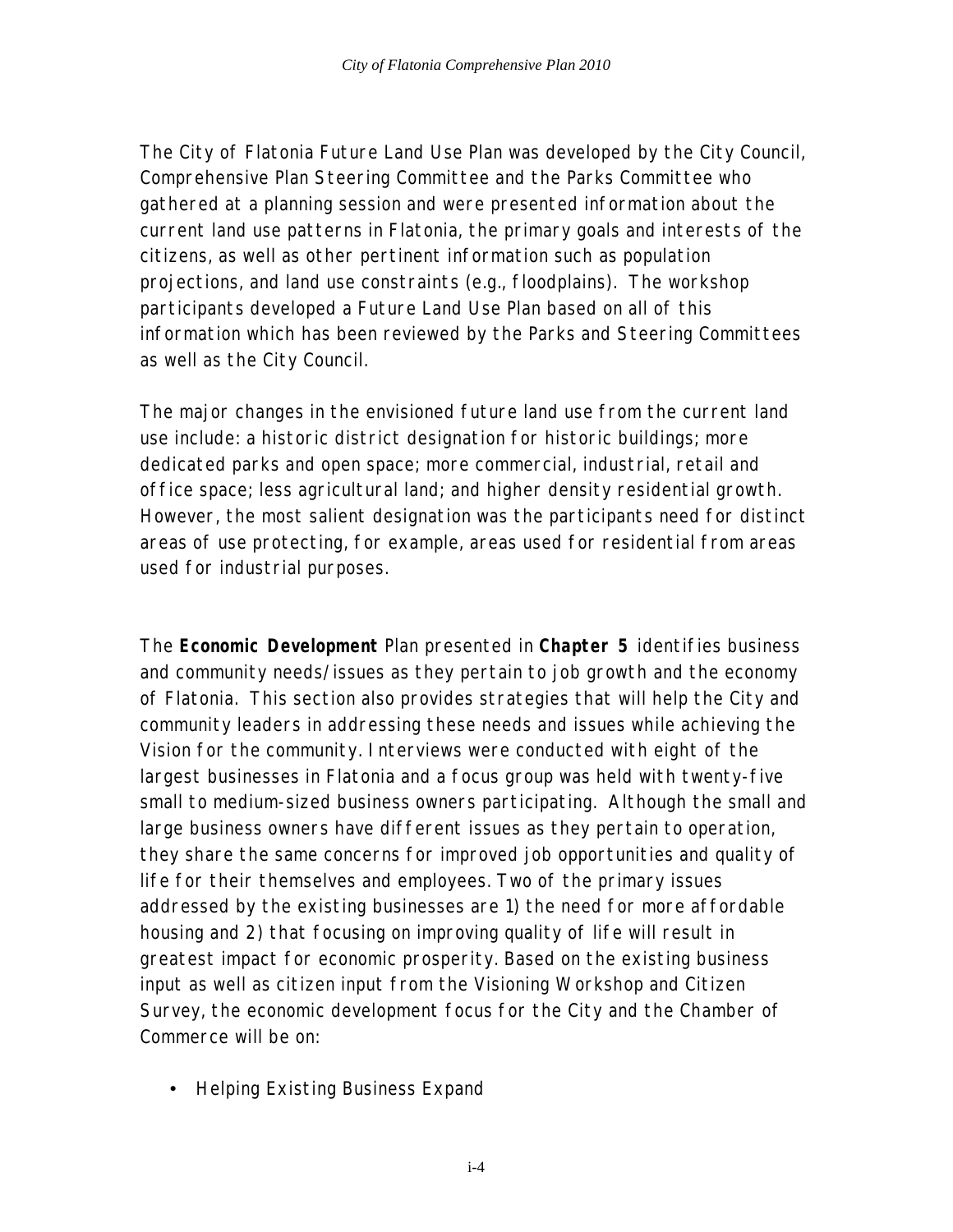- Improving the Quality of Life in Flatonia
- Improving Quality and Quantity of Housing
- Marketing Flatonia as a Place to do Business and a Place to Visit
- Attracting New Businesses

**Parks and Open Space** needs and desires of the community are discussed in **Chapter 6.** This Parks Master Plan outlines a set of community park and recreation priorities, identifies specific park development projects, and includes a schedule for carrying out the identified park projects. The primary goal of the park plan is to greatly enhance the quality of life enjoyed by the citizens of Flatonia, thereby making Flatonia a great place to live, work, and raise a family. This chapter presents an inventory of existing park, recreational and open space facilities and then presents similarly identified needs and projects of the community.

The **Housing** Plan is presented in **Chapter 7.** Residential Land Use currently comprises approximately 48 percent of current land use. Single-family housing comprises 78 percent of the Flatonia housing units. Manufactured Housing makes up 17 percent, followed by Multi-family housing at 5 percent. Approximately 77 percent of all housing types in Flatonia are considered standard while nearly 14 percent is substandard. Flatonia has a relatively high percentage of dilapidated housing units compared to other cities.

An aggressive program for improving existing housing stock as well as developing vacant properties will lead to an overall improvement in the quality of housing in the City. The maintenance and quality of housing is a good reflection of the citizen attitudes towards their community. Property owner neglect and community disinterest are two of the major factors that cause poor housing conditions. One of the most effective actions that the City can take to improve housing conditions is to improve the look and feel of the City by focusing on beautification projects and infrastructure improvements. Residents living in a city that prides itself on the condition of its own buildings, streets and community facilities often follow suit with their upkeep of their personal housing.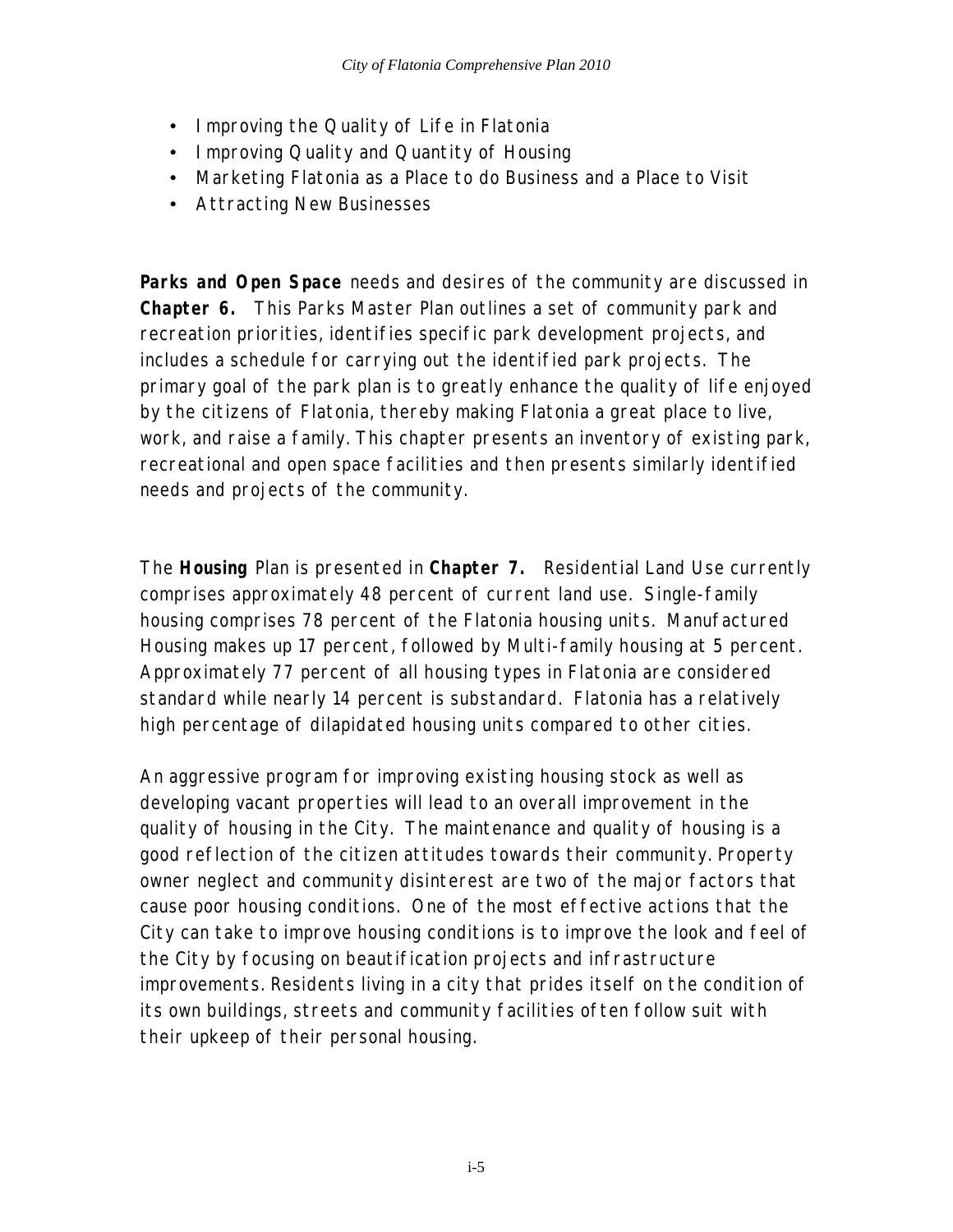In addition to housing conditions, Multi-family Housing, Manufactured Housing, and Affordable Housing are the major housing issues currently affecting Flatonia. The Housing Market Study (see Appendix) suggests a need for affordable rental and owner-occupied housing, so the City will be considering their options to have developers build more housing options in the city. This would include multi-family and single family housing.

Manufactured housing is considered by some to be a good choice for affordable housing. Many other cities develop separate zoning categories for manufactured housing or for a manufactured housing park. These are issues that the City will be considering in their discussions on zoning after the completion of the Comprehensive Plan.

The **Water/Wastewater Plan** (provided by BEFCO Engineering, Inc.) and **Electric Plan** (provided by the LCRA's Customer Engineering Department) are found in the Appendix. Both of these utility infrastructure plans present specific needs for the city over the next ten years based on population projections for this time period. Information from both of these plans will be integrated into the Capital Improvements Plan.